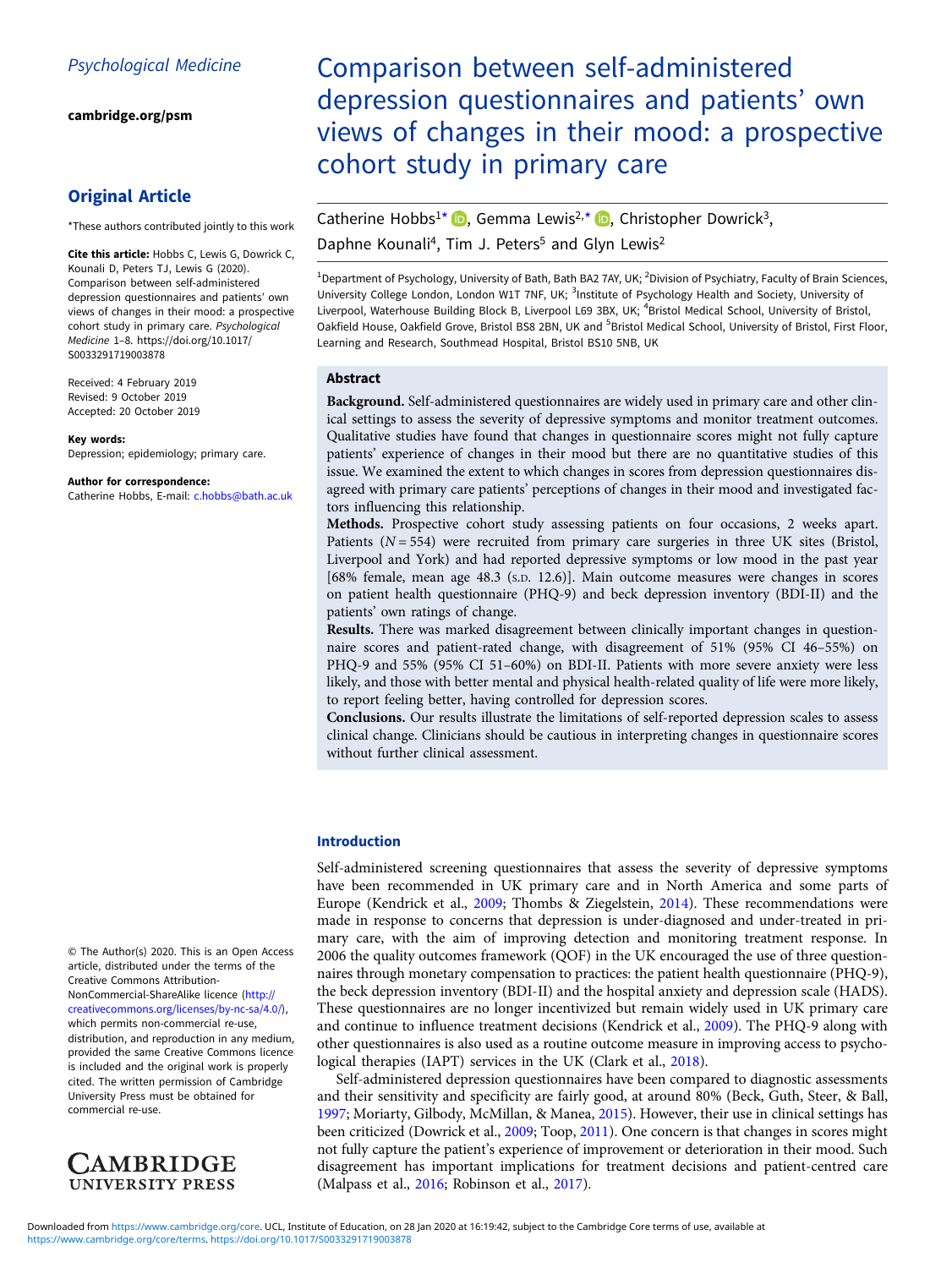Improvement is commonly rated by clinicians within research settings with the single-item measure, the clinical global impression-improvement scale (CGI-I). Research comparing the CGI-I with routine patient self-report measures in psychiatric settings has found good levels of agreement, although differences were also observed (Berk et al., [2008](#page-7-0); Zaider, Heimberg, Fresco, Schneier, & Liebowitz, [2003](#page-7-0)). Clinicians also routinely ask patients whether their condition has improved, deteriorated or stayed the same (Fischer et al., [1999](#page-7-0); Kamper, Maher, & Mackay, [2009](#page-7-0)). Patient-rated change is measured in research settings with a single-item question, which asks patients retrospectively about how their whole condition has changed compared to a previous occasion, rather than asking about individual symptoms (Fischer et al., [1999](#page-7-0); Kamper et al., [2009](#page-7-0)).

We have conducted qualitative studies of people whose selfrated changes in mood differed from their responses to selfadministered depression scales (Malpass et al., [2016;](#page-7-0) Robinson et al., [2017](#page-7-0)). Patients explained the disagreement as resulting from the presence of co-morbid conditions, negative and positive life events, changes in social support and changes in quality of life (Robinson et al., [2017\)](#page-7-0). This supports other qualitative findings that patients often state that scales such as the PHQ-9 do not fully capture their experience of illness (Malpass et al., [2016\)](#page-7-0). We are not aware of any similar qualitative or quantitative investigations of this question.

In this study, we used a cohort of patients recruited from primary care to investigate the extent to which responses to the PHQ-9 and BDI-II disagreed with patients' perceptions of changes in their mood, assessed using a patient-rated change scale. We also investigated factors that might influence patient reports of self-improvement having controlled their responses on the PHQ-9 and BDI-II.

#### **Methods**

#### **Participants**

Participants were recruited from general practice (GP) surgeries in three UK sites: Bristol, Liverpool and York. Computerized records were used to identify patients aged 18–70 who had reported low mood, depressive episodes, depressed mood, depressive symptoms or a major depressive episode in the past year, irrespective of any treatment. We excluded patients who: were diagnosed with bipolar disorder, psychosis or eating disorder; had alcohol or substance use problems; were unable to complete study questionnaires; or were 30 weeks or more pregnant. A total of 7721 patients were sent an information letter and 1470 (19%) replied. Of these, 821 were willing to be contacted, 23 (3%) of whom were ineligible. The remaining 798 were contacted to arrange an interview. Of these, 563 consented (38%) and 559 (38%) were interviewed (four could not be contacted). Data were collected at four time-points, 2 weeks apart (baseline and follow-up 1, 2 and 3). Patients and public representatives were involved in management and steering groups for the PANDA programme grant and gave input into the design, conduct and interpretation of the study.

# Ethical approval

All participants provided written informed consent and ethical approval was obtained from NRES Committee South West – Central Bristol. The authors assert that all procedures contributing to this work comply with the ethical standards of the relevant national and institutional committees on human experimentation and with the Helsinki Declaration of 1975 as revised in 2008.

#### **Measures**

Depressive symptoms: The PHQ-9 and BDI-II were completed at each time-point. The PHQ-9 is a 9-item self-administered measure of depressive symptoms in the past 2 weeks and scores range from 0 to 27 (Kroenke, Spitzer, & Williams, [2001\)](#page-7-0). Internal consistency was high at each time-point (Cronbach's  $\alpha$  0.89-0.92). The BDI-II is a 21-item self-administered measure of the severity of depressive symptoms in the past 2 weeks (Beck et al., [1997\)](#page-7-0) and scores range from 0 to 63. Internal consistency was high at each time-point (Cronbach's  $\alpha$  0.93-0.95). Higher scores indicate more severe depressive symptoms.

Patient-rated change: We used a single-item question based on 'Global Rating Scales' that are routinely used in musculoskeletal and chronic pain research and have high reliability and validity (Fischer et al., [1999](#page-7-0); Kamper et al., [2009](#page-7-0)). Participants were asked 'compared to when we last saw you 2 weeks ago how have your moods and feelings changed?' Response options were: 'I feel a lot better' (1), 'I feel slightly better' (2), 'I feel about the same' (3), 'I feel slightly worse' (4), 'I feel a lot worse' (5). We used 'moods and feelings' instead of 'depression' because many people might not consider themselves 'depressed' and this wording should encourage a more general response. Our qualitative studies found evidence that patients viewed this question as more open-ended and explorative, stating that it allowed them to 'sum up' their mental health and express themselves outside of the parameters of the questionnaires (Robinson et al., [2017](#page-7-0)). The patient-rated change scale was completed twice at each timepoint, at the beginning and end of the questionnaire. Test-retest reliability was good with kappa (quadratic weights) of 0.89. The scale, or similar, has been used in prior randomized controlled trials (Button et al., [2015](#page-7-0); Malpass et al., [2016;](#page-7-0) Robinson et al., [2017\)](#page-7-0).

Anxiety: The generalized anxiety disorder assessment (GAD-7) (Spitzer, Kroenke, Williams, & Löwe, [2006\)](#page-7-0) was completed at each time-point and is a 7-item self-administered measure of the severity of anxiety symptoms in the past 2 weeks, scores ranging from 0 to 21. Higher scores indicate more severe symptoms.

Physical and Mental Health-Related Quality of Life: The 12-item short-form health survey (SF-12) (Ware, Kosinski, & Keller, [1996\)](#page-7-0) was administered at each time-point. Separate physical and mental health-related quality of life scores were derived (Ware et al., [1996\)](#page-7-0). Scores range from 0 to 100, higher scores indicating better quality of life.

Negative Life Events: At baseline (only), participants were asked, using a self-administered computerized questionnaire, whether they had experienced the following in the previous 6 months: (i) bereavement, (ii) separation or divorce, (iii) a serious illness or injury, (iv) victimization (mugging, burglary, serious assault), (v) being in trouble with the law, (vi) debt, (vii) a serious dispute with a family member or friend, or (viii) being made compulsorily redundant from work. Due to the low frequency, a binary variable was created (none or 1 or more).

Social Support: At baseline (only), participants completed eight questions as part of the self-administered computerized questionnaire relating to: (i) feeling loved, (ii) having others that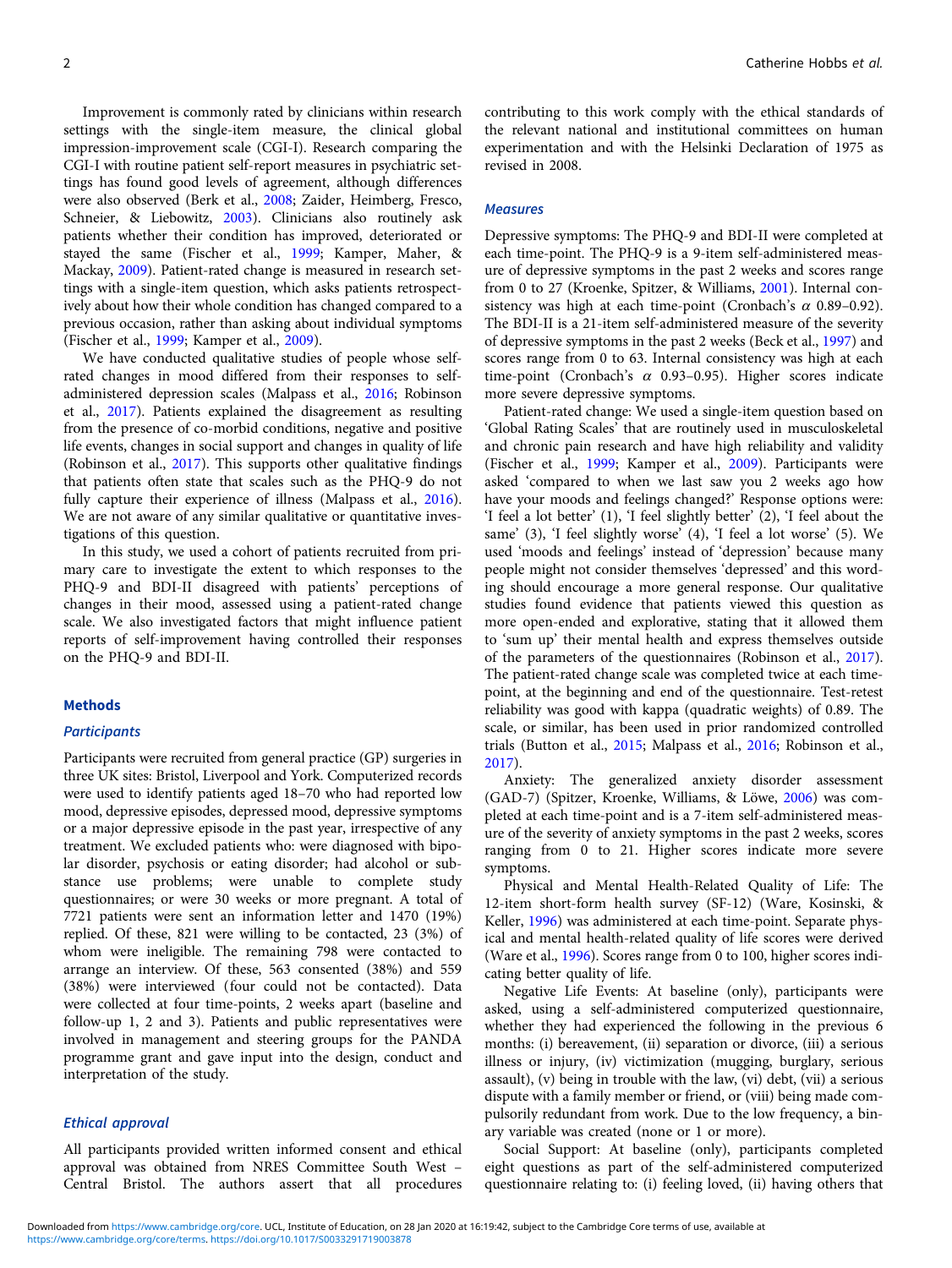can be relied on, (iii) feeling accepted, (iv) feeling supported, (v) having others to talk to, (vi) having others that make them happy, (vii) having others that care what happens to them and (viii) having others that make them feel an important part of their lives. Each question used a three-point scale (1) not true, (2) partly true and (3) certainly true. Scores were summed and ranged from 1 to 24, higher scores indicating more social support.

Potential confounders: We adjusted for variables previously shown to be associated with depressive symptoms, and site. Demographic variables (age, sex, ethnicity, employment status, financial status and education level) were measured at baseline. Due to small numbers, ethnic minority status was a binary variable. Employment status was categorized as employed, unemployed not by choice and unemployed by choice. Financial status was three categories: low ('Finding it very difficult to make ends meet' and 'Finding it difficult to make ends meet'), medium ('Just about getting by') and high ('Living comfortably' and 'Doing alright'). Education level was seven categories, from no qualifications to a higher degree.

#### Statistical analyses

# Identifying disagreement between questionnaire scores and patient-rated change

To calculate change scores, mean PHQ-9 and BDI-II scores at each follow-up time-point were subtracted from mean scores at the previous time-point (to correspond to the patient-rated change scale which asks about change over the last 2 weeks). Possible change scores ranged from −27 to +27 for PHQ-9 and −63 to +63 for BDI-II. Greater negative scores indicated improvement and greater positive scores indicated deterioration.

We used the minimal clinically important difference (MCID), the smallest change in symptoms meaningful to patients, to assess the extent of disagreement (Button et al., [2015](#page-7-0)). The MCID has been estimated in the PANDA cohort to be around a 20% reduction in PHQ-9 or BDI-II scores (manuscript in preparation). We used the MCID of a 20% reduction or increase in questionnaire scores to create the following categories: clinically important decreases (a decline in scores of 20% or more), no clinically important change (a decline or increase in scores smaller than 20%) and clinically important increases (an increase in scores greater than or equal to 20%) (Button et al., [2015\)](#page-7-0). For each response option on the patient-rated change scale, we report the proportion of patients in each of the above MCID categories. As test-retest reliability for the patient-rated change scale was good  $(\kappa = 0.89)$  we used the rating from the beginning of the assessment. Disagreement did not vary substantially when the rating completed at the end of the assessment were used (online Supplementary Table S3).

We defined disagreement as (i) a clinically important change in PHQ-9/BDI-II scores and a rating of change response that indicated either no change or a change in the opposite direction (ii) no clinically important change in PHQ-9/ BDI-II scores and a rating of change response that indicated a change in either direction. The proportion of patients showing some form of disagreement overall was calculated overall by dividing the total number of people showing disagreement with the total number of people. Proportion disagreement was also calculated within each patient-rated response category. Quadratic weighted and unweighted kappa values were used to test agreement between the patient rating of change responses and MCID categories. In

a prior manuscript, we had identified a MCID of 15% for the BDI-II (Button et al., [2015\)](#page-7-0) so we conducted sensitivity analyses with this estimate.

### Reliability of disagreement

We further examined the extent of disagreement by tabulating the proportion of participants scoring within each category of the patient-rated change scale with the equivalent proportion scoring a corresponding change on the PHQ-9/BDI-II (online Supplementary Analyses). For example, if 10% of patients reported feeling much better, this was tabulated against the top 10% of change scores on the PHQ9/BDI-II and so on for the percentage who reported feeling slightly better, the same, slightly worse or worse. Quadratic weighted and unweighted kappa values were used to test agreement between these proportions.

# Variables that influence disagreement

We used a binary outcome (feeling better  $\nu$ , same or worse) to reflect that neither feeling the same nor worse is a good clinical outcome. As the patient-rated change scale asks about the last 2 weeks, we could construct logistic models with the 2, 4 or 6 week follow-up as the outcome. We adjusted for binary clinically important change (20% change in scores or not) over the previous 2-weeks. This binary variable reduced collinearity between depression scores and other exposures (e.g. anxiety) and was consistent with our approach to clinically important change and disagreement.

For exposures measured at multiple time-points (anxiety, mental and physical-health-related quality of life,) we did a principal components analyses of the exposure at the current and preceding time-points. Principal components analysis (PCA) can be used to transform two correlated variables into orthogonal (uncorrelated) factors or 'principal components.' The first component is a function of the average score on each variable. The second component is uncorrelated with the first and is a function of the difference between two scores (Jolliffe & Cadima, [2016\)](#page-7-0). Models were adjusted for confounders known to be associated with depressive symptoms (age, sex, ethnicity, education level, current use of antidepressants and marital, financial and employment status) and site. All analyses were conducted using STATA 14.

#### Role of the funding source

The funding source had no role in study design, data collection, data analysis, interpretation or writing of the report. The corresponding author had full access to all data used in the study, and final responsibility for the decision to submit for publication.

# Results

Due to extensive missing data at baseline five patients were excluded, leaving 554 for analyses. At follow-ups 1, 2, and 3: 476 (86%); 443 (80%), and 430 (78%) provided data, respectively. Baseline sample characteristics are presented in [Table 1](#page-3-0). Patients were aged 18–71 (mean 48.30, S.D. 12.56), 68% female and 96% white.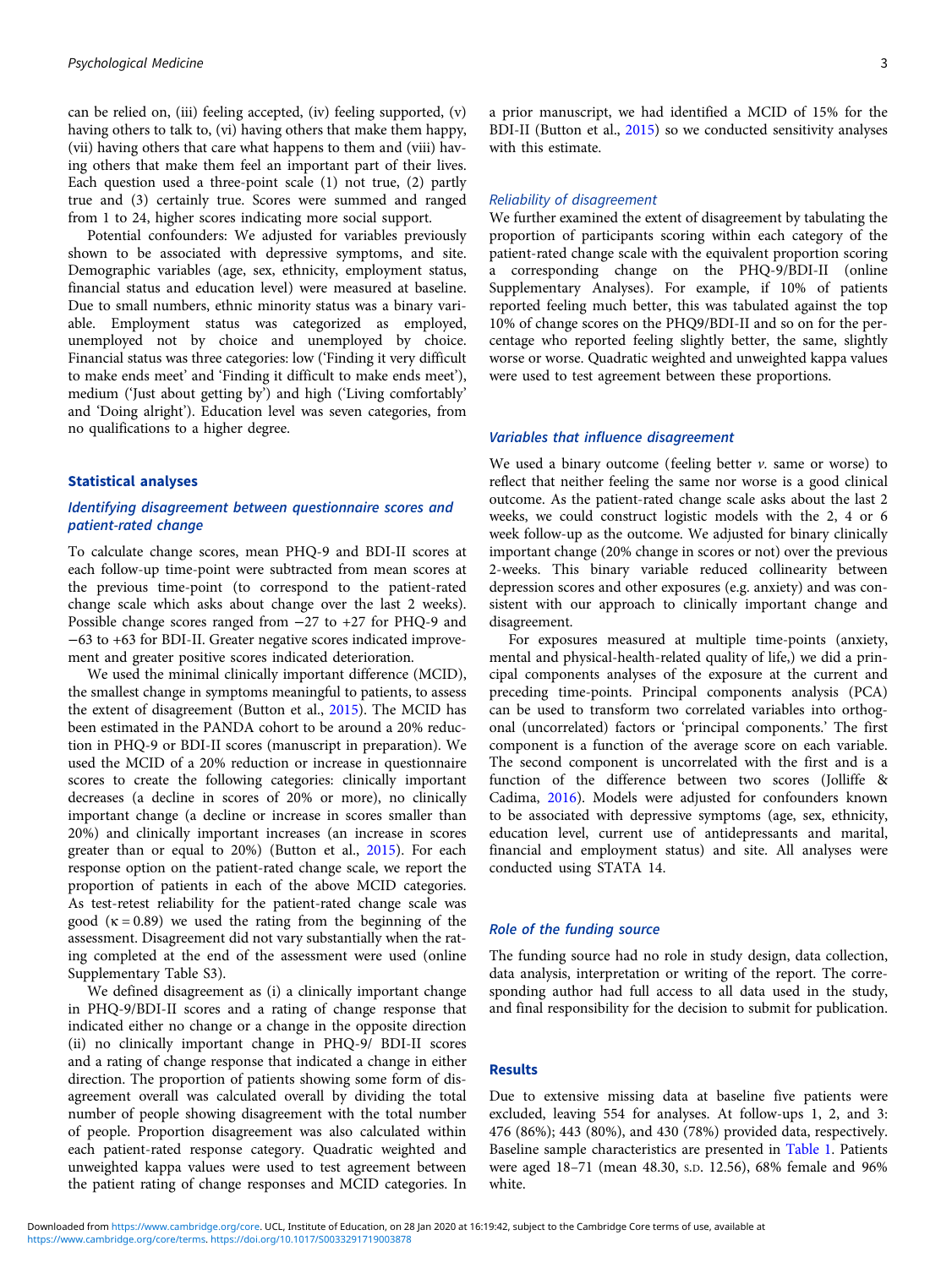<span id="page-3-0"></span>Table 1. Sample characteristics at baseline

| Demographic variable               | Overall sample $(n = 554)$ |
|------------------------------------|----------------------------|
| Age, mean (s.p.)                   | 48.30 (12.56)              |
| Female, $N$ (%)                    | 377 (68)                   |
| White, $N$ (%)                     | 530 (96)                   |
| Married or partnership, $N$ (%)    | 278 (50)                   |
| Employed, N (%)                    | 296 (53)                   |
| Higher education, $N$ (%)          | 161 (29)                   |
| ICD-10 depression diagnosis, N (%) | 238 (45)                   |
| Taking antidepressants, $N$ (%)    | 377 (69)                   |
| Site                               |                            |
| <b>Bristol</b>                     | 197 (36)                   |
| Liverpool                          | 188 (34)                   |
| York                               | 169 (30)                   |

# Identifying disagreement between questionnaire scores and patient-rated change

Disagreement between questionnaire scores and the patient-rated change scale was similar across time-points, so data from baseline to follow-up 1 are presented for brevity. Results for further followups are available in online Supplementary Table S1).

# Depression change scores according to patient-rated change

Change in depression questionnaire scores was related to patients' responses on the rating scale. Patients who reported 'feeling a lot better' had the largest mean decrease in scores and patients who reported 'feeling a lot worse' the largest increase ([Table 2](#page-4-0), first row in PHQ9 and BDI-II sections).

# Clinically important change in depression scores according to patient-rated change

When clinically important differences in depression scores were compared to patient ratings, there was evidence of disagreement. The proportion of patients showing each type of clinically important change in questionnaire scores (increase, no change, decrease), in comparison to their responses is presented in [Table 2](#page-4-0).

Disagreement was most common in patients who reported feeling worse on the patient-rated change scale. PHQ-9 scores showed no change or an improvement for 76% (95% CI 66– 83%) of those who reported 'feeling slightly worse', and 81% (95% CI 54–94%) of those who reported 'feeling a lot worse' ([Table 2,](#page-4-0) last row in PHQ-9 section). These results were very similar for the BDI-II ([Table 2,](#page-4-0) last row in BDI-II section). Disagreement was also common in patients who reported feeling better. PHQ-9 scores remained the same or deteriorated in 65% (95% CI 55–74%) of those who reported 'feeling slightly better', and 53% (95% CI 37–67%) of those who reported 'feeling a lot better' ([Table 2](#page-4-0), last row in PHQ-9 section). Disagreement was lower for patients who reported feeling better on the BDI-II: 43% (95% CI 34–53%) for those reporting feeling slightly better and 28% (95% CI 16–43%) for those reporting feeling much better ([Table 2](#page-4-0), last row in BDI-II section). Overall, the proportion of people showing some form of disagreement was 51% (95% CI 46– 55%) on the PHQ-9 and 55% (95% CI 51–60%) on the BDI-II.

This was similar at follow-up time points for the PHQ-9 [follow-up 1–2: 49% (95% CI 45–54%), follow-up 2–3: 51% (95% CI 46–56%)] and BDI-II [follow-up 1–2: 50%, 95% CI 46–55%, follow-up 2–3: 52% (95% CI 47–57%)]. When using a more stringent minimal clinically important difference of 15%, results were comparable (online Supplementary Table S2).

Quadratic weighted Kappa scores indicated agreement between patient ratings and the categories generated from the change scores ranging 81.2–83.6% for the PHQ-9 and 78.6–83.1% the BDI-II. Unweighted Kappa scores indicated low levels of agreement (3.9–7.6%) for PHQ-9 and BDI-II.

# Reliability of disagreement

Results were similar when the proportion of patients scoring within each category of the patient-rated change scale were compared with the relative proportion of patients scoring within these ranges on the PHQ-9 and BDI-II (online Supplementary Table S4). High agreement was observed between the patient-rated change scale and PHQ-9/BDI-II, with weighted kappa values indicating agreement ranging 91.4–93.1% across time-points. Unweighted kappa values indicated poorer agreement (37.9–42.4%). We found no evidence that disagreement differed according to gender (results available on request).

#### Variables that influence disagreement

Results for the PHQ-9 are shown in [Table 3](#page-5-0) and for the BDI-II, [Table 4](#page-6-0). We found evidence that an increase in anxiety symptoms was associated with a decreased odds of reporting feeling better after controlling for changes in depressive symptoms. This was consistent across time-points, for PHQ-9 and BDI-II. For example at follow-up 1, a four-point increase in anxiety scores was associated with a 0.67 (95% CI 0.55–0.82) decrease in the odds of feeling better, having controlled for change in PHQ-9 scores.

We also found consistent evidence that improved mental and physical health-related quality of life was associated with increased odds of reporting feeling better after controlling for changes in depressive symptoms. For example at follow-up 1, an eight-point increase in mental health-related quality of life was associated with a 1.43 (95% CI 1.11–1.61) increase in the odds of feeling better. For physical health-related quality life this odds ratio was 1.28 (1.08–1.54). There was no evidence of an influence of negative life events or social support on the likelihood of reporting improvement ([Tables 3](#page-5-0) and [4](#page-6-0)). We found no evidence that any of these associations differed according to gender (available on request).

# **Discussion**

# Summary of findings

We found evidence that changes in scores on self-administered depression questionnaires often differ from patients' own views of changes in their mood. Over 50% of people evidenced some form of disagreement between their questionnaire scores and selfrated mood. Even though on average, there is fairly good agreement between change in depressive symptoms and self-rated changes in mood, our results suggest that applying these questionnaires to individual patients will be prone to error.

Patients with more severe anxiety symptoms were less likely, and those with better mental and physical health-related quality of life more likely, to report feeling better having controlled for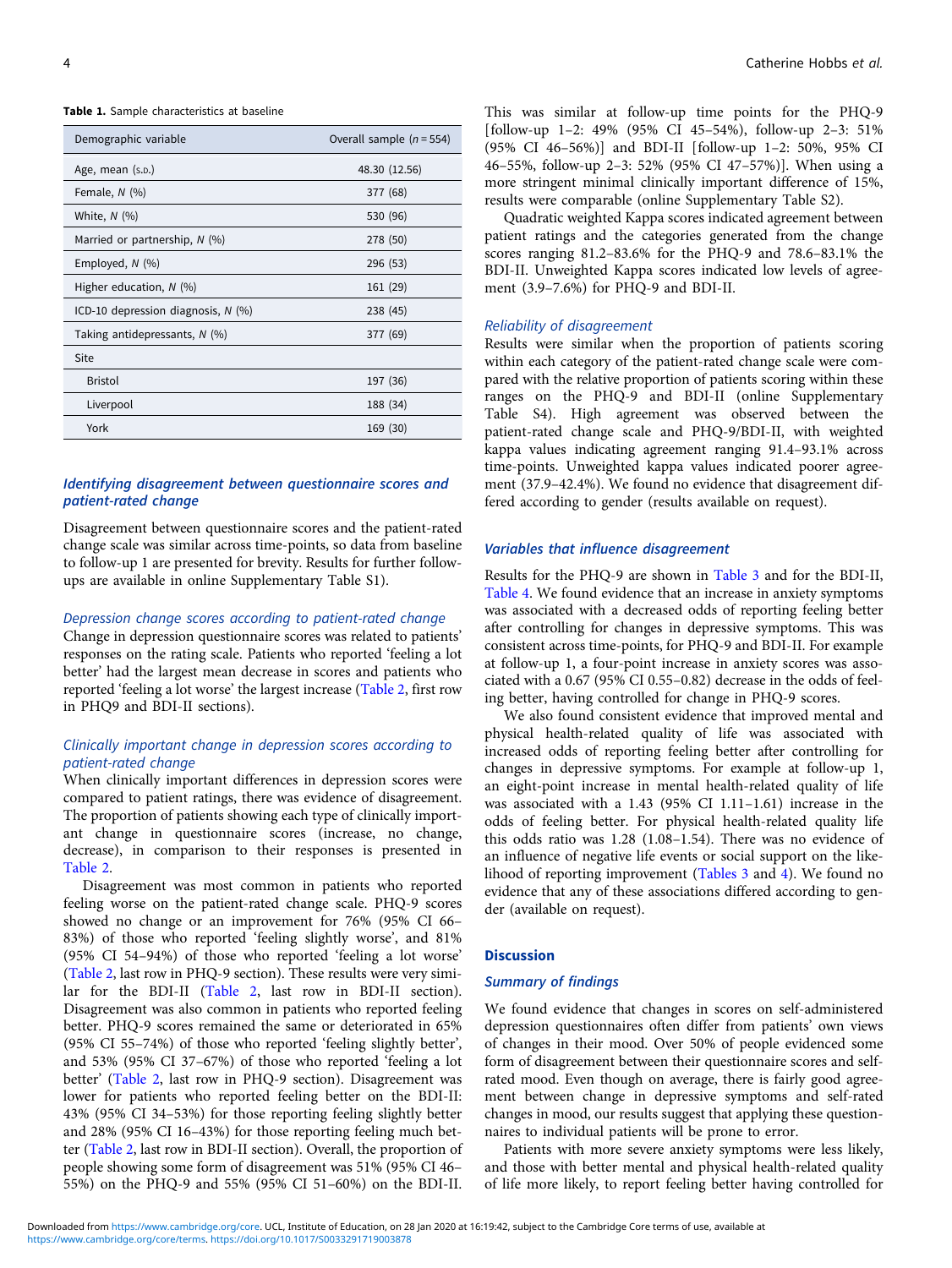|                                     | Patient-rated change scale |                            |                           |                           |                        |
|-------------------------------------|----------------------------|----------------------------|---------------------------|---------------------------|------------------------|
|                                     | Feeling a lot better       | Feeling slightly<br>better | Feeling about the<br>same | Feeling slightly<br>worse | Feeling a lot<br>worse |
| PHO-9                               |                            |                            |                           |                           |                        |
| Mean (s.p.) change                  | $-3.4(4.1)$                | $-2.7(3.9)$                | $-0.26(3.6)$              | 1.3(4.3)                  | 1.6(5.4)               |
| CID decrease, $n$ (%) <sup>a</sup>  | 19 (47%)                   | 34 (35%)                   | 29 (14%)                  | 9(9%)                     | 2(13%)                 |
| No CID change, $n$ (%) <sup>a</sup> | 20 (50%)                   | 56 (58%)                   | 149 (70%)                 | 65 (66%)                  | 11 (69%)               |
| CID increase, $n$ (%) <sup>a</sup>  | 1(3%)                      | 7(7%)                      | 36(16%)                   | 24 (25%)                  | 3(18%)                 |
| Disagreement, $n$ (%) <sup>b</sup>  | 21 (53%)                   | 63 (65%)                   | 65 (30%)                  | 74 (75%)                  | 13 (82%)               |
| <b>BDI-II</b>                       |                            |                            |                           |                           |                        |
| Mean (s.p.) change                  | $-8.0(8.9)$                | $-5.6(6.5)$                | $-1.2$ (5.8)              | 0.0(5.7)                  | 3.2(7.1)               |
| CID decrease, $n$ (%) <sup>a</sup>  | 29 (72%)                   | 55 (57%)                   | 74 (34%)                  | 21 (22%)                  | 3(18%)                 |
| No CID change, $n$ (%) <sup>a</sup> | 9(23%)                     | 33 (34%)                   | 92 (42%)                  | 48 (49%)                  | 9(53%)                 |
| CID increase, $n$ (%) <sup>a</sup>  | 2(5%)                      | 9(9%)                      | 51 (24%)                  | 28 (29%)                  | 5(29%)                 |
| Disagreement, $n$ (%) <sup>b</sup>  | 11 (28%)                   | 42 (43%)                   | 125 (58%)                 | 69 (71%)                  | 12 (71%)               |

<span id="page-4-0"></span>Table 2. Change in depression severity according to the patient-rated change scale, compared to clinically important changes in PHO-9 and BDI-II scores

CID, clinically important difference based on the minimal CID (MCID).

Disagreement (differing indications of change in depressive symptoms) is shaded in grey ( $n = 465$  PHQ-9,  $n = 468$  BDI-II).

Percentages represent the proportions of patients showing differing CID changes (decrease, no change, increase) within each category of the global rating of change scale.

PPercentages represent the proportions of patients showing disagreement within each category of the global rating of change scale.

their depression questionnaire scores. Our results support the idea that self-administered scales only capture a subset of the subjective experience that contributes to patient-rated change and suggests that relying solely upon responses to self-administered scales could be misleading in a large proportion of situations.

# Strengths and limitations

We set broad and inclusive entry criteria to reflect the patients consulting for depression in primary care. The MCID allowed us to infer that differences were clinically important, though we acknowledge that the MCID is itself an average determined by reference to patients self-rated change. Our results indicate that such average MCIDs are difficult to apply in individual cases, even if they are valuable overall in planning and interpreting studies.

The depression questionnaires and patient-rated change scale will be subject to measurement error, which could be a potential source of disagreement. Multi-item scales with specific prompts might be more reliable (Kamper et al., [2009\)](#page-7-0), but the reliability of the patient-rated change scale was good. There could be other reasons for disagreement. The patient-rated change scale asks retrospectively about change and recall might be poor (Herrmann, [1995\)](#page-7-0). However, the recall period (2 weeks) was the same for the depression questionnaires and patient-rated change scale. 'Response shift' is the concept that answers will differ across time not because the condition has changed but because the opinion on what the condition means has changed (Schwartz & Sprangers, [1999](#page-7-0)). This might also lead to disagreement if it occurred. Finally, it is unclear which aspects of the patients' condition have informed the response to the patient-rated change scale. However, these points are largely concerned with explaining the differences between the two contrasting approaches to assessment rather than casting doubt on our conclusions.

There was a low response rate for the study and this might have affected the representativeness of our target population which was patients seeking help in primary care. However, it seems unlikely that our method of recruitment and the low response rate would inflate the level of disagreement although we cannot rule out that possibility. Our sample was from the UK and predominantly white and this may limit generalizability. Finally, there was attrition though retention was good with 78% at the final follow-up.

These quantitative findings are partly consistent with our previous qualitative findings (Malpass et al., [2016;](#page-7-0) Robinson et al., [2017](#page-7-0)). Of course, the PHQ-9 and BDI-II only measure depression symptoms so it is unsurprising that anxiety should affect patient-rated change in mood and feelings independently. Given the co-occurrence of depression and anxiety it is important to recognize that, from the patients' perspective, changes in anxiety will also be important.

The PHQ-9 and BDI-II are recommended for assessment of depressive illness and treatment response in UK primary care and other clinical settings. Our results emphasize the importance of using these measures alongside clinical assessments that take in the perspective of the patient. Sole reliance upon information from self-administered questionnaires can potentially be misleading and ignores areas that patients' regard as important. Our evidence supports the widespread scepticism among physicians about using self-administered questionnaires in clinical practice (Dowrick et al., [2009](#page-7-0)). We provide quantitative evidence that the results of these questionnaires need to be interpreted along with other clinical assessments and should not be relied upon alone. Our findings support the concept of 'personal recovery', developed in mental health services but also relevant in primary care (Bejerholm & Roe, [2018;](#page-7-0) Burgess, Pirkis, Coombs, & Rosen, [2011\)](#page-7-0). Personal recovery emphasizes the importance of a holistic focus on patients' broad experiences rather than a restricted focus on 'clinical recovery' or symptom change. This makes the patients' voice of central importance and there are efforts under-way to devise better measurements of patientreported recovery.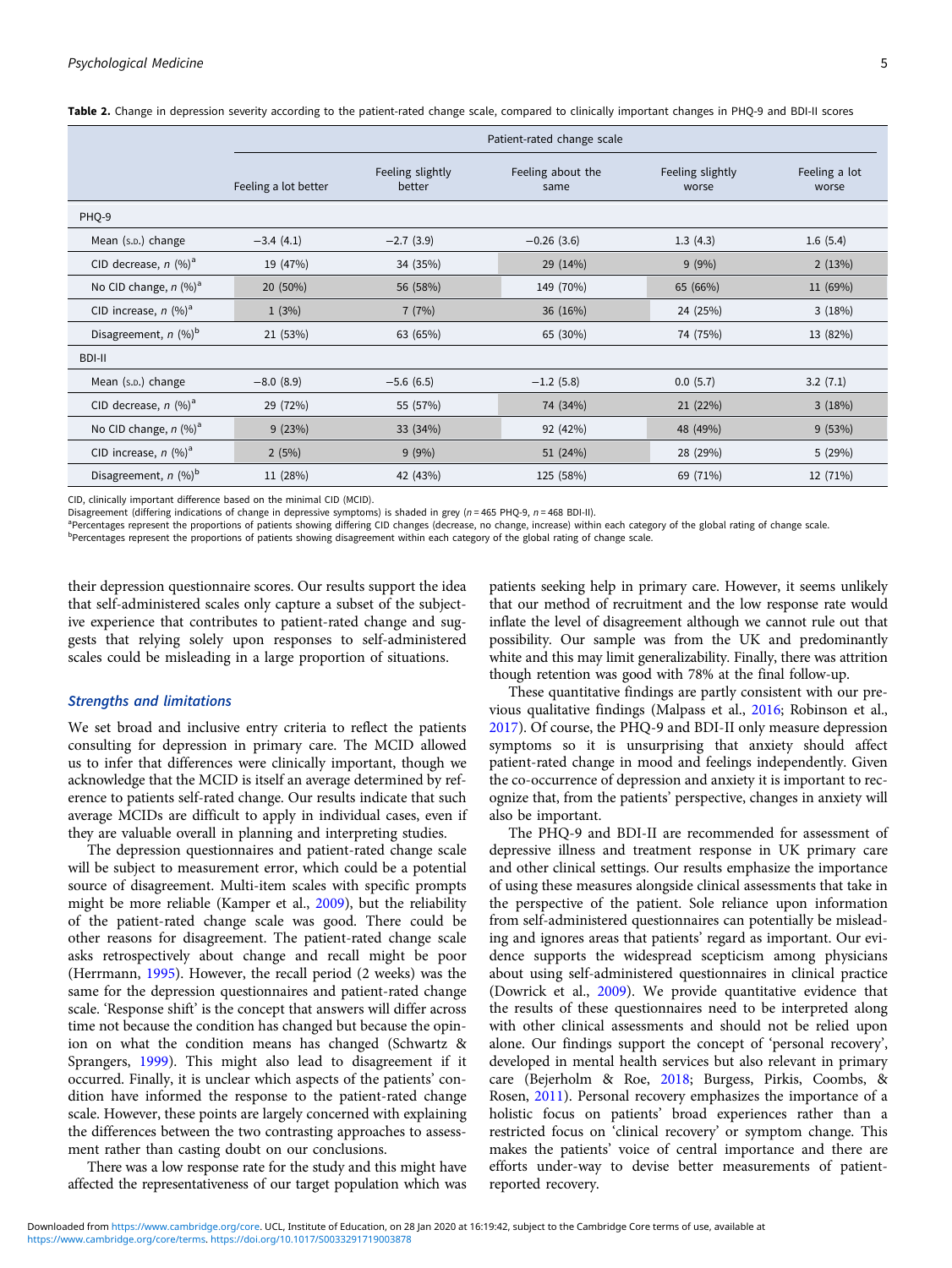<span id="page-5-0"></span>Table 3. Association between exposure variables and the odds of reporting feeling better (v. the same or worse), adjusted for change on the PHO-9

|                                                      | Odds ratio for reporting feeling better (v. the same or worse), 95% confidence interval and p value ( $n = 375$ ) |                                                |                             |
|------------------------------------------------------|-------------------------------------------------------------------------------------------------------------------|------------------------------------------------|-----------------------------|
| Exposure variable                                    | Baseline to follow-up 1                                                                                           | Follow-up 1-2                                  | Follow-up 3-4               |
| Anxiety symptoms <sup>a</sup>                        | Unadjusted                                                                                                        |                                                |                             |
| Feeling same or worse                                | ref                                                                                                               | ref                                            | ref                         |
| Feeling better                                       | $0.67$ (0.55-0.82) <0.0001                                                                                        | $0.65$ (0.53-0.79) <0.0001                     | $0.71$ (0.59-0.86) <0.0001  |
|                                                      |                                                                                                                   | Adjusted <sup>b</sup>                          |                             |
| Feeling same or worse                                | ref                                                                                                               | ref                                            | ref                         |
| Feeling better                                       | $0.66$ $(0.54 - 0.82)$ $0.016$                                                                                    | $0.61$ (0.49-0.76) <0.0001                     | $0.72$ (0.60-0.97) $0.001$  |
| Mental health-related quality of life <sup>a</sup>   |                                                                                                                   | Undjusted                                      |                             |
| Feeling same or worse                                | ref                                                                                                               | ref                                            | ref                         |
| Feeling better                                       | $1.34$ $(1.11-1.61)$ 0.002                                                                                        | 1.33 (1.11-1.59) 0.002                         | 1.38 (1.15-1.64) 0.000      |
|                                                      |                                                                                                                   | Adjusted <sup>b</sup>                          |                             |
| Feeling same or worse                                | ref                                                                                                               | ref                                            | ref                         |
| Feeling better                                       | 1.32 (1.08-1.61) 0.006                                                                                            | 1.38 (1.14-1.66) 0.001                         | $1.40$ $(1.17-1.68)$ <0.000 |
| Physical health-related quality of life <sup>a</sup> |                                                                                                                   | Unadjusted                                     |                             |
| Feeling same or worse                                | ref                                                                                                               | ref                                            | ref                         |
| Feeling better                                       | $1.28$ $(1.07-1.54)$ 0.007                                                                                        | 1.25 (1.06-1.48) 0.009                         | 1.20 (1.01-1.42) 0.039      |
|                                                      |                                                                                                                   | Adjusted <sup>b</sup>                          |                             |
| Feeling same or worse                                | ref                                                                                                               | ref                                            | ref                         |
| Feeling better                                       | 1.32 (1.08-1.60) 0.006                                                                                            | 1.32 (1.10-1.58) 0.002                         | 1.19 (.99-1.43) 0.057       |
| Negative life events <sup>c</sup>                    |                                                                                                                   | Unadjusted                                     |                             |
| Feeling same or worse                                | ref                                                                                                               | ref                                            | ref                         |
| Feeling better                                       | $0.98$ $(0.61 - 1.59)$ $0.94$                                                                                     | 1.13 (0.72-1.79) 0.59<br>1.17 (0.74-1.85) 0.50 |                             |
|                                                      |                                                                                                                   | Adjusted <sup>b</sup>                          |                             |
| Feeling same or worse                                | ref                                                                                                               | ref                                            | ref                         |
| Feeling better                                       | $0.99$ $(0.60-1.65)$ 0.98                                                                                         | 1.11 (0.69-1.78) 0.76                          | 1.15 (0.72-1.85) 0.56       |
| Social support <sup>d</sup>                          | Unadjusted odds Ratio (95% CI) p value                                                                            |                                                |                             |
| Feeling same or worse                                | ref                                                                                                               | ref                                            | ref                         |
| Feeling better                                       | $1.07$ $(1.00-1.14)$ 0.067                                                                                        | 1.01 (0.95-1.07) 0.71                          | 1.02 (0.96-1.08) 0.56       |
|                                                      | Adjusted <sup>b</sup>                                                                                             |                                                |                             |
| Feeling same or worse                                | ref                                                                                                               | ref                                            | ref                         |
| Feeling better                                       | $1.07$ $(1.00-1.15)$ 0.045                                                                                        | 1.02 (0.96-1.08) 0.59                          | 1.01 (0.95-1.08) 0.76       |

<sup>a</sup>For exposures measured at every time-point (anxiety and quality of life), odds ratios represent the odds of reporting feeling better for each four-point increase in anxiety symptoms over time (on a factor score obtained using principal components analysis), adjusted for a binary indicator of meaningful change on the PHQ9.

bAdjusted for age, sex, ethnicity, site, education level, current use of antidepressants and marital, financial and employment status.

cNegative life events were measured at baseline only. The odds ratio represents the odds of feeling better in those who reported one life event or more compared to those who reported no life events, adjusted for a binary indicator of meaningful change on the PHQ9.

dSocial support was measured at baseline only. The odds ratio represents the odds of reporting feeling better for each standard deviation increase in social support, adjusted for a binary indicator of meaningful change on the PHQ9.

Some patients view self-administered questionnaires positively and request them to monitor their recovery (Moore et al., [2012\)](#page-7-0). Questionnaires can, therefore, play a useful role in outcome assessment, in conjunction with the clinical assessment that takes account of more holistic changes in mood. They are also useful as a guide for service level outcome assessment (Clark et al., [2018\)](#page-7-0). In clinical trials, self-administered questionnaires are widely used for comparing groups and such randomized comparisons should be unbiased. Our findings suggest, though, that additional questions should also be used to assess the outcome of treatments in research studies.

Future research could examine the generalizability of our findings to international settings and mental health services, and the relationship between patient-rated change and other mental health measures including the outcomes used in the NHS improving access to psychological therapy services (Clark et al., [2018](#page-7-0)).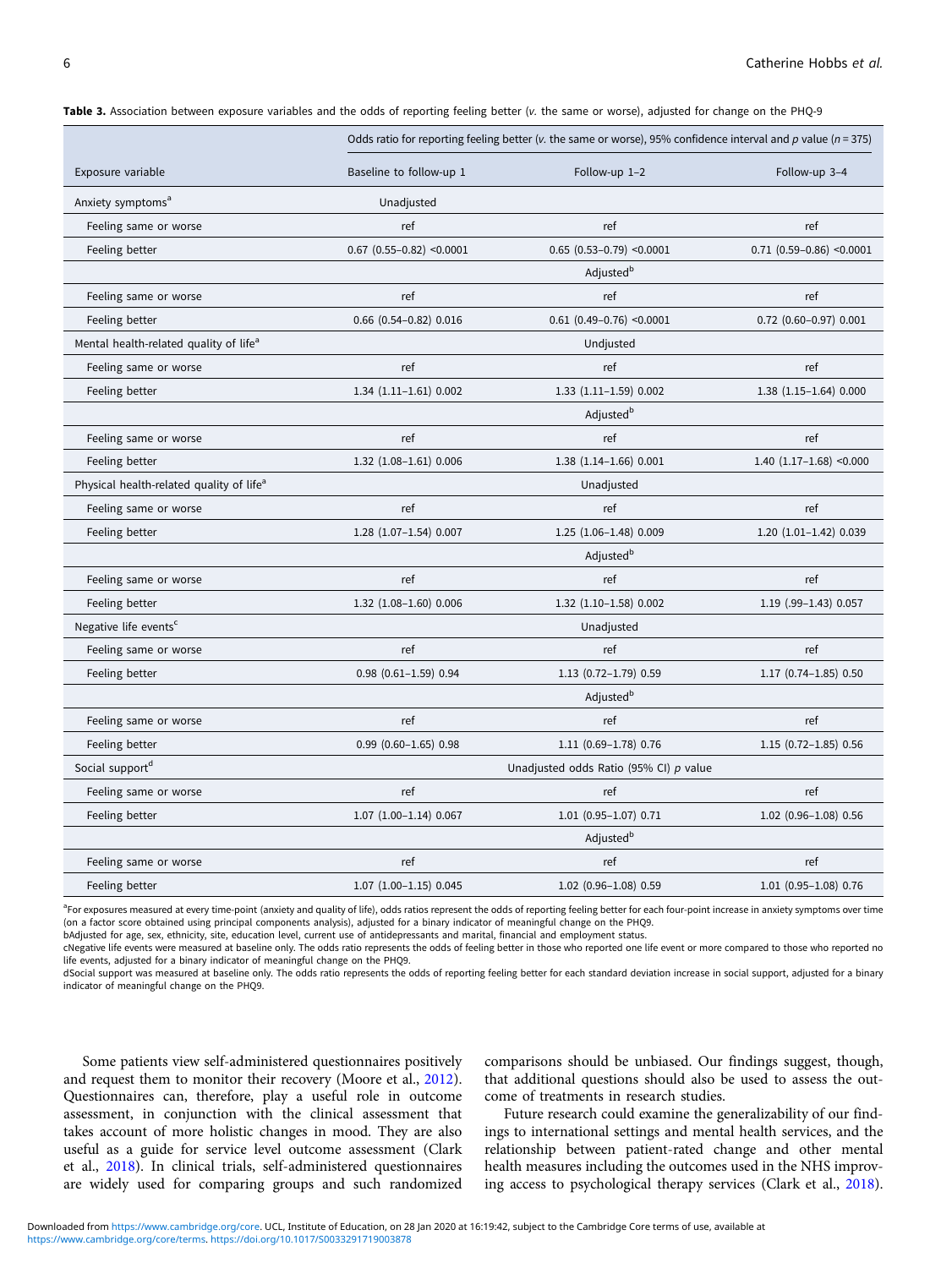# <span id="page-6-0"></span>Psychological Medicine 7

| Table 4. Association between exposure variables and the odds of reporting feeling better (v. the same or worse), adjusted for change on the BDI-I |  |  |
|---------------------------------------------------------------------------------------------------------------------------------------------------|--|--|
|                                                                                                                                                   |  |  |

|                                                      | Odds ratio for reporting feeling better (v. the same or worse), 95% confidence interval and p value ( $n = 375$ ) |                                                  |                             |
|------------------------------------------------------|-------------------------------------------------------------------------------------------------------------------|--------------------------------------------------|-----------------------------|
| Exposure variable                                    | Baseline to follow-up 1                                                                                           | Follow-up 1-2                                    | Follow-up 3-4               |
| Anxiety symptoms <sup>a</sup>                        |                                                                                                                   | Unadjusted                                       |                             |
| Feeling same or worse                                | ref                                                                                                               | ref                                              | ref                         |
| Feeling better                                       | $0.67$ (0.56-0.81) <0.0001                                                                                        | $0.67$ (0.56-0.81) <0.0001                       | $0.70$ (0.59-0.84) <0.0001  |
|                                                      |                                                                                                                   | Adjusted <sup>b</sup>                            |                             |
| Feeling same or worse                                | ref                                                                                                               | ref                                              | ref                         |
| Feeling better                                       | $0.65$ $(0.53 - 0.81)$ <0.0001                                                                                    | $0.61$ (0.49-0.76) <0.0001                       | $0.71$ (0.59-0.86) <0.0001  |
| Mental health-related quality of life <sup>a</sup>   |                                                                                                                   | Undjusted                                        |                             |
| Feeling same or worse                                | ref                                                                                                               | ref                                              | ref                         |
| Feeling better                                       | 1.37 (1.13-1.65) 0.001                                                                                            | 1.33 (1.12-1.58) 0.001                           | $1.38$ (1.16-1.64) < 0.0001 |
|                                                      |                                                                                                                   | Adjusted <sup>c</sup>                            |                             |
| Feeling same or worse                                | ref                                                                                                               | ref                                              | ref                         |
| Feeling better                                       | 1.34 (1.10-1.63) 0.004                                                                                            | 1.38 (1.14-1.66) 0.001                           | $1.38$ (1.16-1.64) < 0.0001 |
| Physical health-related quality of life <sup>a</sup> |                                                                                                                   | Unadjusted                                       |                             |
| Feeling same or worse                                | ref                                                                                                               | ref                                              | ref                         |
| Feeling better                                       | 1.25 (1.04-1.49) 0.016                                                                                            | 1.24 (1.05-1.46) 0.013                           | 1.22 (1.03-1.45) 0.021      |
|                                                      |                                                                                                                   | Adjusted <sup>c</sup>                            |                             |
| Feeling same or worse                                | ref                                                                                                               | ref                                              | ref                         |
| Feeling better                                       | 1.27 (1.05-1.54) 0.015                                                                                            | 1.30 (1.08-1.55) 0.005                           | 1.22 (1.02-1.47) 0.030      |
| Negative life events <sup>d</sup>                    |                                                                                                                   | Unadjusted                                       |                             |
| Feeling same or worse                                | ref                                                                                                               | ref                                              | ref                         |
| Feeling better                                       | $1.03$ $(0.64 - 1.66)$ 0.89                                                                                       | 1.18 (0.75-1.85) 0.49<br>$1.14$ (0.71-1.81) 0.59 |                             |
|                                                      |                                                                                                                   | Adjusted <sup>c</sup>                            |                             |
| Feeling same or worse                                | ref                                                                                                               | ref                                              | ref                         |
| Feeling better                                       | 1.04 (0.63-1.72) 0.87                                                                                             | 1.15 (0.72-1.85) 0.55                            | 1.11 (0.68-1.79) 0.68       |
| Social support <sup>b</sup>                          |                                                                                                                   | Unadjusted                                       |                             |
| Feeling same or worse                                | ref                                                                                                               | ref                                              | ref                         |
| Feeling better                                       | $1.07$ $(1-1.14)$ 0.06                                                                                            | $1.01$ (0.95-1.07) 0.71                          | 1.02 (0.96-1.09) 0.52       |
|                                                      | Adjusted <sup>c</sup>                                                                                             |                                                  |                             |
| Feeling same or worse                                | ref                                                                                                               | ref                                              | ref                         |
| Feeling better                                       | $1.07$ $(1.00-1.15)$ 0.044                                                                                        | 1.02 (0.96-1.08) 0.59                            | 1.01 (0.95-1.08) 0.70       |

<sup>a</sup>For exposures measured at every time-point (anxiety and quality of life), odds ratios represent the odds of reporting feeling better for each four-point increase in anxiety symptoms over time (on a factor score obtained using principal components analysis), adjusted for a binary indicator of meaningful change on the PHQ9.

**b**Social support was measured at baseline only. The odds ratio represents the odds of reporting feeling better for each standard deviation increase in social support, adjusted for a binary indicator of meaningful change on the PHQ9.

c Adjusted for age, sex, ethnicity, site, education level, current use of antidepressants and marital, financial and employment status.

<sup>d</sup>Negative life events were measured at baseline only. The odds ratio represents the odds of feeling better in those who reported one life event or more compared to those who reported no life events, adjusted for a binary indicator of meaningful change on the PHQ9.

Future clinical trials could also use the patient-rated change in mood question as an outcome that might help to address the limitations of existing measures.

We also thank the research team: researchers, research nurses and administrative staff.

Supplementary material. The supplementary material for this article can be found at [https://doi.org/10.1017/S0033291719003878.](https://doi.org/10.1017/S0033291719003878)

Acknowledgements. We would like to thank the participants who took part in the study and the general practice surgeries for their help with recruitment. Author contributions. Glyn Lewis as chief investigator, along with the other co-applicants of the PANDA programme, conceived and designed the study. Catherine Hobbs and Gemma Lewis analyzed the data and drafted the manuscript. All authors interpreted the data and criticized the manuscript for important intellectual content. All authors have read and approved the final version of the manuscript. This article is the work of the authors. All authors,